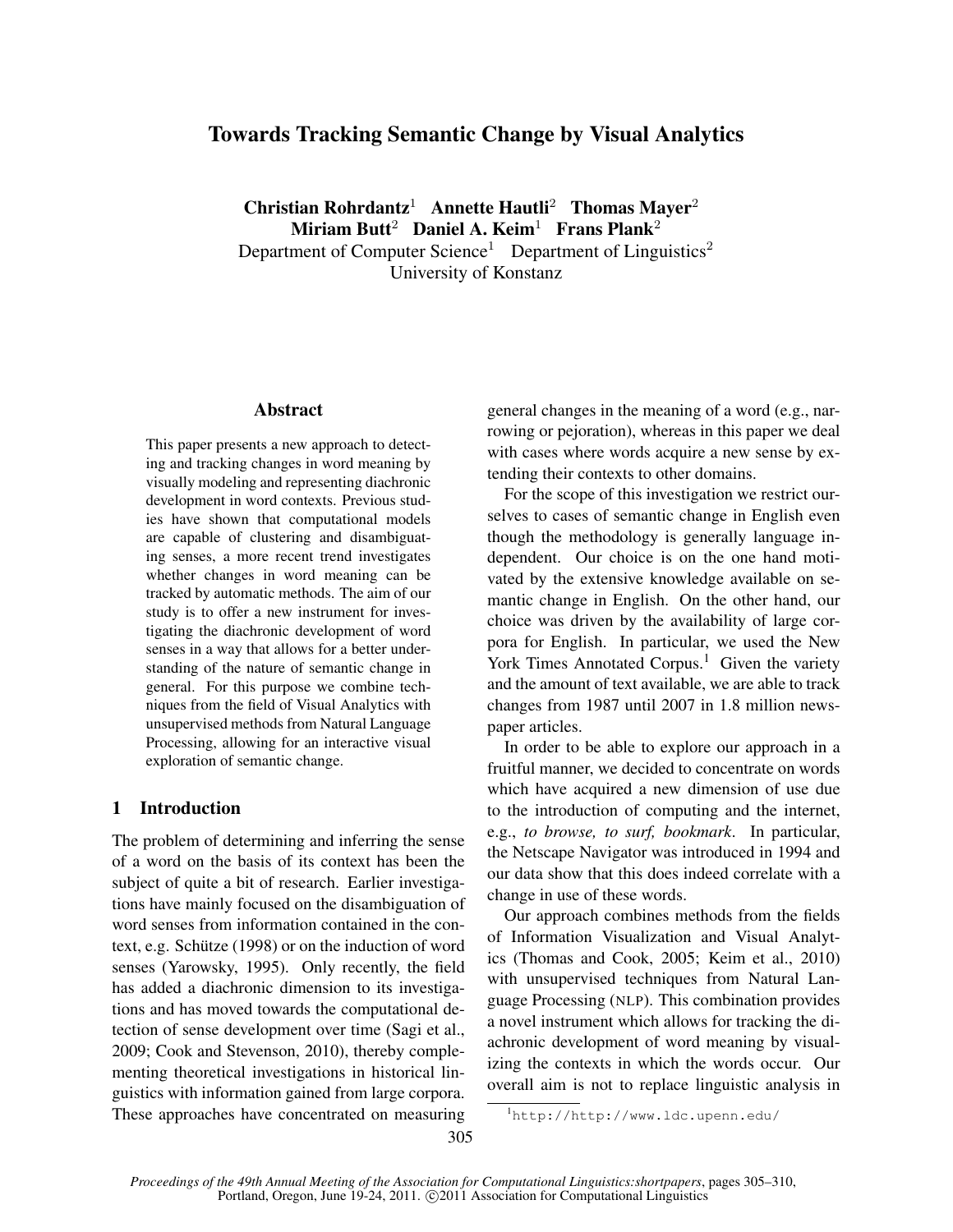this field with an automatic method, but to guide research by generating new hypotheses about the development of semantic change.

## 2 Related work

The computational modeling of word senses is based on the assumption that the meaning of a word can be inferred from the words in its immediate context ("context words"). Research in this area mainly focuses on two related tasks: Word Sense Disambiguation (WSD) and Word Sense Induction (WSI). The goal of WSD is to classify occurrences of polysemous words according to manually predefined senses. One popular method for performing such a classification is Latent Semantic Analysis (LSA) (Deerwester et al., 1990), with other methods also suitable for the task (see Navigli (2009) for an extensive survey).

The aim of WSI is to learn word senses from text corpora without having a predefined number of senses. This goal is more difficult to achieve, as it is not clear beforehand how many senses should be extracted and how a sense could be described in an abstract way. Recently, however, Brody and Lapata (2009) have shown that Latent Dirichlet Allocation (LDA) (Blei et al., 2003) can be successfully applied to perform word sense induction from small word contexts.

The original idea of LSA and LDA is to learn "topics" from documents, whereas in our scenario word contexts rather than documents are used, i.e., a small number of words before and after the word under investigation (bag of words). Sagi et al. (2009) have demonstrated that broadening and narrowing of word senses can be tracked over time by applying LSA to small word contexts in diachronic corpora. In addition, we will use LDA, which has proven even more reliable in the course of our investigations.

In general, the aim of our paper is to go beyond the approach of Sagi et al. (2009) and analyze semantic change in more detail. Ideally, a starting point of change is found and the development over time can be tracked, paired with a quantitative comparison of prevailing senses. We therefore suggest to visualize word contexts in order to gain a better understanding of diachronic developments and also generate hypotheses for further investigations.

## 3 An interactive visualization approach to semantic change

In order to test our approach, we opted for a large corpus with a high temporal resolution. The New York Times Annotated Corpus with 1.8 million newspaper articles from 1987 to 2007 has a rather small time depth of 20 years but provides a time stamp for the exact publication date. Therefore, changes can be tracked on a daily basis.

The data processing involved context extraction, vector space creation, and sense modeling. As Schütze (1998) showed, looking at a context window of 25 words before and after a key word provides enough information in order to disambiguate word senses. Each extracted context is complemented with the time stamp from the corpus. To reduce the dimensionality, all context words were lemmatized and stop words were filtered out.

For the set of all contexts of a key word, a global LDA model was trained using the MALLET toolkit<sup>2</sup> (McCallum, 2002). Each context is assigned to its most probable topic/sense, complemented by a specific point on the time scale according to its time stamp from the corpus. Contexts for which the highest probability was less than 40% were omitted because they could not be assigned to a certain sense unambiguously. The distribution of senses over time was then visualized.

#### 3.1 Visualization

Different visualizations provide multidimensional views on the data and yield a better understanding of the developments. While plotting every word occurrence individually offers the opportunity to detect and inspect outliers, aggregated views on the data are able to provide insights on overall developments.

Figure 1 provides a view where the percentages of word contexts belonging to different senses are plotted over time. For the verbs *to browse* and *to surf* seven senses are learned with LDA. Each sense corresponds to one row and is described by the top five terms identified by LDA. The higher the gray area at a certain x-axis point, the more of the contexts of the corresponding year belong to the specific sense. Each shade of gray represents 10% of the overall data, i.e., three shades of gray mean that between

<sup>2</sup>http://mallet.cs.umass.edu/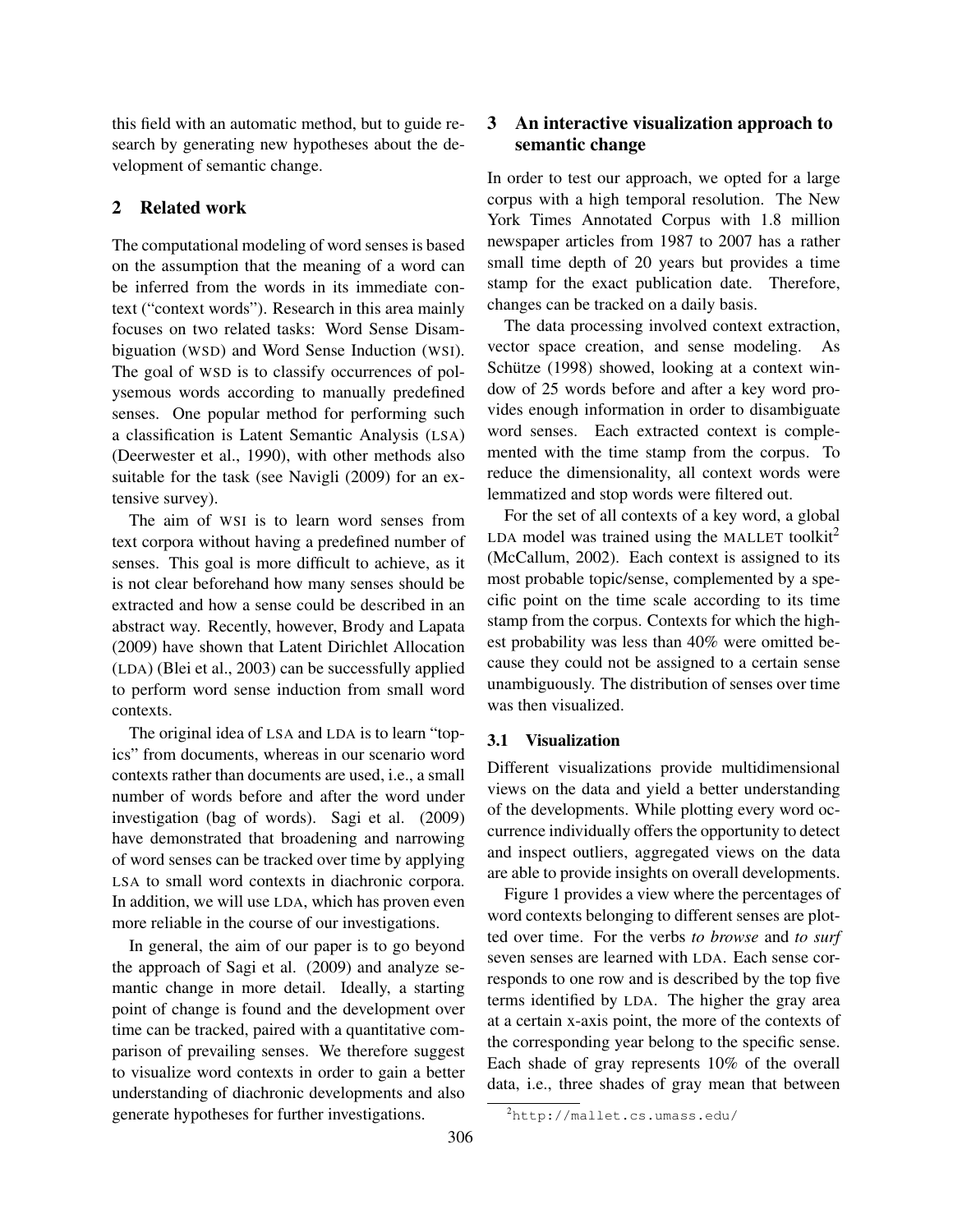



Figure 1: Temporal development of different senses concerning the verbs *to browse* (left) and *to surf* (right)

20% and 30% of the contexts can be attributed to that sense. For each year one value has been generated and values between two years are linearly interpolated.

Figure 2 shows the development of contexts over time, with each context plotted individually. The more recent the context, the darker the color. $3$  Each axis represents one sense of *to browse*, in each subfigure different combinations of senses are plotted. A random jitter has been introduced to avoid overlaps. Contexts in the middle (not the lower left corner, but the middle of the graph, e.g., see *e* vs. *f*) belong to both senses with at least 40% probability. Senses that share many ambiguous contexts are usually similar. By mousing over a colored dot, its context is shown, allowing for an in depth analysis.

#### 3.2 Case studies

In order to be able to judge the effectiveness of our new approach, we chose key words that are likely candidates for a change in use in the time from 1987 to 2007. That is, we concentrated on terms relating to the relatively recent introduction of the internet. The advantage of these terms is that the cause of change can be located precisely in time.

Figure 1 shows the temporal sense development of the verbs *to browse* and *to surf*, together with the descriptive terms for each sense. Sense *e* for *to* *browse* and sense *k* for *to surf* pattern quite similarly. Inspecting their contexts reveals that both senses appear with the invention of web browsers, peaking shortly after the introduction of Netscape Navigator (1994). For *to browse*, another broader sense (sense *f*) concerning browsing in both the internet and digital media collections shows a continuous increase over time, dominating in 2007.

The first occurrences assigned to sense *f* in 1987 are "browse data bases", "word-by-word browsing" in databases and "browsing files in the center's library", referring to physical files, namely photographs. We speculate that the sense of browsing physical media might haven given rise to the sense which refers to browsing electronic media, which in turn becomes the dominating sense with the advent of the web.

Figure 2 shows pairwise comparisons of word senses with respect to the contexts they share, i.e., contexts that cannot unambiguously be assigned to one or the other. Each context is represented by one dot colored according to its time stamp. It can be seen that senses *d* (animals that browse) and *e* (browsing the web) share no contexts at all. Senses *d* (animals that browse) and *f* (browsing files) share only few contexts. In turn, senses *e* and *f* share a fair number of contexts, which is to be expected, as they are closely related. Single contexts, each represented by a colored dot, can be inspected via a

<sup>&</sup>lt;sup>3</sup>The pdf version of this paper contains a bipolar color map.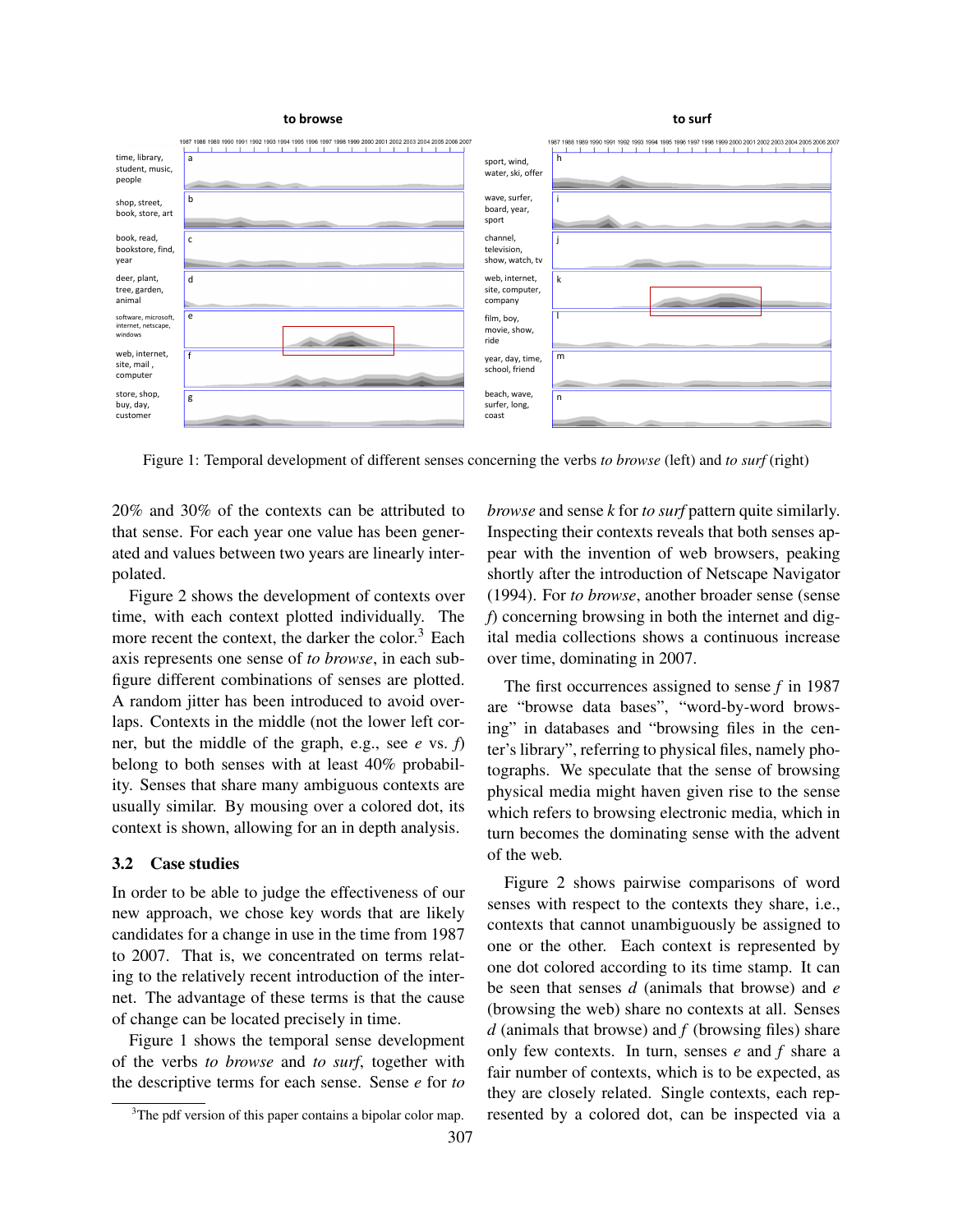

Figure 2: Pairwise comparisons of different senses for the verb "to browse". In each subfigure different combinations of LDA dimensions are mapped on the axes.

|                | LSA dimensions                                                            |
|----------------|---------------------------------------------------------------------------|
| $\overline{1}$ | web 0.40, internet 0.38, software 0.36, microsoft 0.28, win-              |
|                | dows 0.18                                                                 |
| $\overline{2}$ | microsoft 0.24, software 0.23, windows 0.13, internet 0.13,               |
|                | netscape $0.12$                                                           |
| 3              | microsoft 0.27, store 0.22, shop 0.20, windows 0.19, software             |
|                | 0.16                                                                      |
| 4              | shop 0.32, netscape 0.23, web 0.23, store 0.19, software 0.19             |
| 5              | book 0.48, netscape $0.26$ , software 0.17, world 0.13, commu-            |
|                | nication 0.12                                                             |
| 6              | internet $0.58$ , shop $0.25$ , service $0.16$ , computer $0.13$ , people |
|                | 0.11                                                                      |
| 7              | make 0.39, shop 0.34, site 0.16, windows 0.13, art 0.08                   |
| $\cdots$       |                                                                           |
| 15             | find 0.30, people 0.22, year 0.19, deer 0.16, day 0.15                    |

Table 1: Descriptive terms for the top LSA dimensions for the contexts of *to browse*. For each dimension the top 5 positively associated terms were extracted, together with their value in the corresponding dimension.

mouse roll over. This allows for an in-depth look at specific data points and a better understanding how the data points relate to a sense.

#### 3.3 LSA vs. LDA

In comparison, Table 1 shows the LSA dimensions learned from the contexts of the verb *to browse*. The top five associated terms for each dimension have been extracted as descriptor. The dimensions are heavily dominated by senses strongly represented in the corpus (e.g., browsing the web). Infrequent senses (e.g., animals that browse) only occur in very low-ranked dimensions and are mixed with other senses (see the bold term *deer* in dimension 15).

## 4 Evaluation

We compared the findings provided by our visualization with word sense information coming from various resources, namely the 2007 Collins dictionary (COLL), the English WordNet<sup>4</sup> (WN) (Fellbaum, 1998) and the Longman Dictionary (LONG) from 1987. Senses that evolved later than 1987 should not appear in LONG, but should appear in later dictionaries.

However, we are well aware that dictionaries are by no means good gold standards as lexicographers themselves vary greatly when assigning word senses. Nevertheless, this comparison can provide a first indication as to whether the results of our tool is in line with other methods of identifying senses.

In the case of *to browse*, COLL and WordNet suggest the senses "shopping around; not necessarily buying", "feed as in a meadow or pasture" and "browse a computer directory, surf the internet or the world wide web." These senses are also identified in our visualizations, which even additionally differentiate between the senses of "browsing the web" and "browsing a computer directory." A WordNet sense that cannot be detected in the data is the meaning "to eat lightly and try different dishes."

Table 2 shows the results of comparing dictionary word senses (DIC) with the results from our visualization (VIS). What can be seen is that our method is able to track semantic change diachronically and

<sup>4</sup>http://wordnetweb.princeton.edu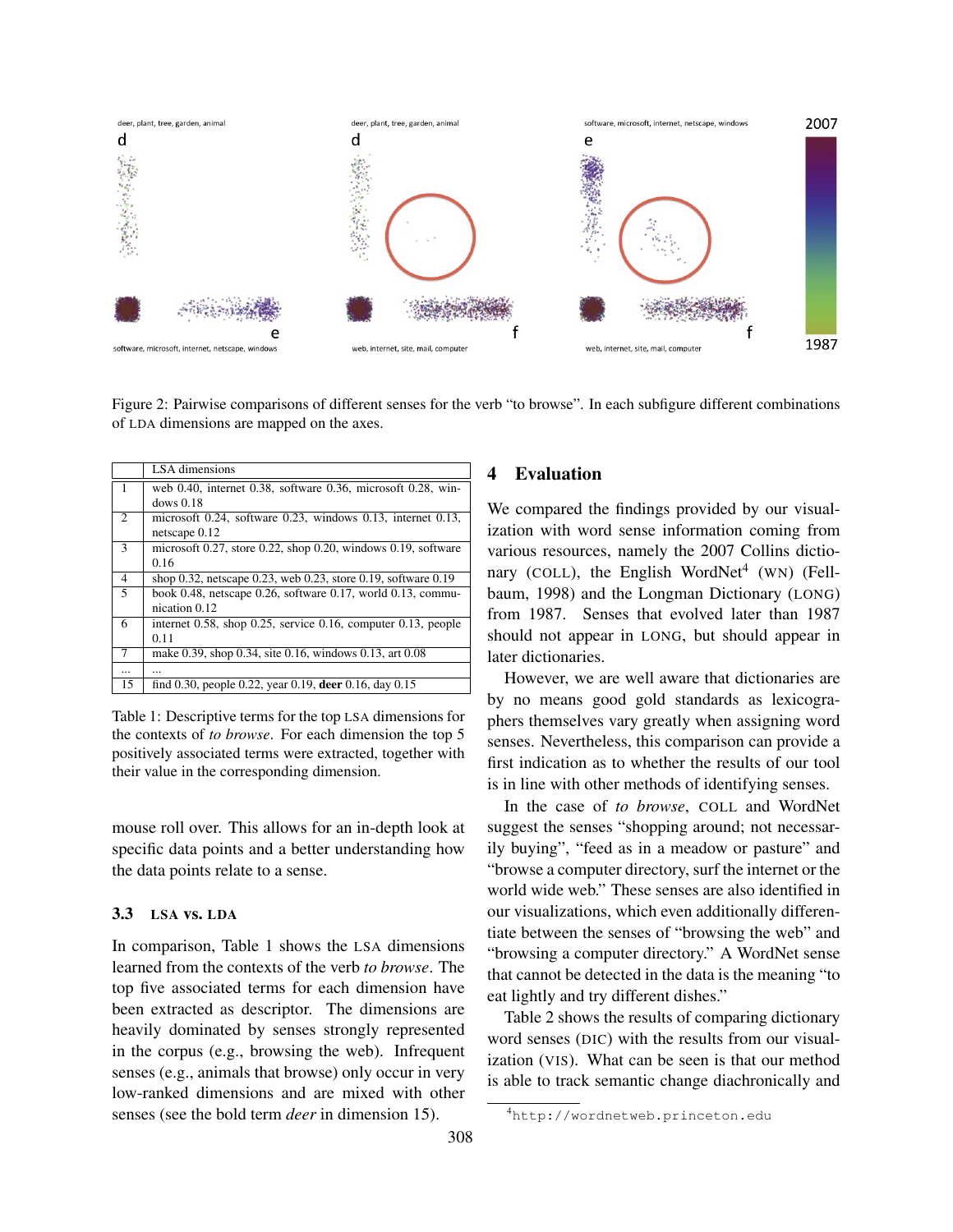|               | to browse        |     | to surf          |            | messenger        |      | bug              |            | bookmark         |            |
|---------------|------------------|-----|------------------|------------|------------------|------|------------------|------------|------------------|------------|
|               | # of word senses |     | # of word senses |            | # of word senses |      | # of word senses |            | # of word senses |            |
|               | DIC              | VIS | DIC.             | <b>VIS</b> | DIC.             | VIS. | DIC.             | <b>VIS</b> | DIC.             | <b>VIS</b> |
| 1987 (LONG)   |                  |     |                  |            |                  |      | h                |            |                  |            |
| 1998 (WN)     |                  |     |                  |            |                  |      |                  |            |                  |            |
| $2007$ (COLL) |                  |     |                  |            |                  |      |                  |            |                  |            |

Table 2: A comparison of different word senses as given in dictionaries with the visualization results across time

in the majority of cases, the number of our senses correspond to the information coming from the dictionaries. In some cases we are even more accurate in discriminating them. In the case of "messenger", the visualizations suggest another sense related to "instant messaging" that arises with the advent of the AOL instant messenger in 1997. This leads us to the conclusion that our method is appropriate from a historical linguistic point of view.

#### 5 Discussion and conclusions

When dealing with a complex phenomenon such as semantic change, one has to be aware of the limitations of an automatic approach in order to be able to draw the right conclusions from its results. The first results of the case studies presented in this paper show that LDA is useful for distinguishing different word senses on the basis of word contexts and performs better than LSA for this task. Further, it has been demonstrated by exemplary cases that the emergence of a new word sense can be detected by our new methodology

One of the main reasons for an interactive visualization approach is the possibility of being able to detect conspicuous patterns at-a-glance, yet at the same time being able to delve into the details of the data by zooming in on the occurrences of particular words in their contexts. This makes it possible to compensate for one of the major disadvantages of generative and vector space models, namely their functioning as "black boxes" whose results cannot be tracked easily.

The biggest problem in dealing with a corpusbased method of detecting meaning change is the availability of suitable corpora. First, computing semantic information on the basis of contexts requires a large amount of data in order to be able to infer reliable results. Second, the words in the context from which the meanings will be distinguished should be both semantically and orthographically stable over time so that comparisons between different stages in the development of the language can be made. Unfortunately, both requirements are not always met. On the one hand words do change their meaning, after all this is what the present study is all about. However, we assume that the meanings in a certain context window are stable enough to infer reliable results provided it is possible that the forms of the same words in different periods can be linked. This of course limits the applicability of the approach to smaller time ranges due to changes in the phonetic form of words. Moreover, in particular for older periods of the language, different variants for the same word, either due to sound changes or different (or rather no) spelling conventions, abound. For now, we circumvent this problem by testing our tool on corpora where the drawbacks of historical texts are less severe but at the same time interesting developments can be detected to prove our approach correct.

For future research, we want to test our methodology on a broader range of terms, texts and languages and develop novel interactive visualizations to aid investigations in two ways. As a first aim, the user should be allowed to check the validity and quality of the visualizations by experimenting with parameter settings and inspecting their outcome. Second, the user is supposed to gain a better understanding of semantic change by interactively exploring a corpus.

#### Acknowledgments

This work has partly been funded by the Research Initiative "Computational Analysis of Linguistic Development" at the University of Konstanz and by the German Research Society (DFG) under the grant GK-1042, Explorative Analysis and Visualization of Large Information Spaces, Konstanz. The authors would like to thank Zdravko Monov for his programming support.